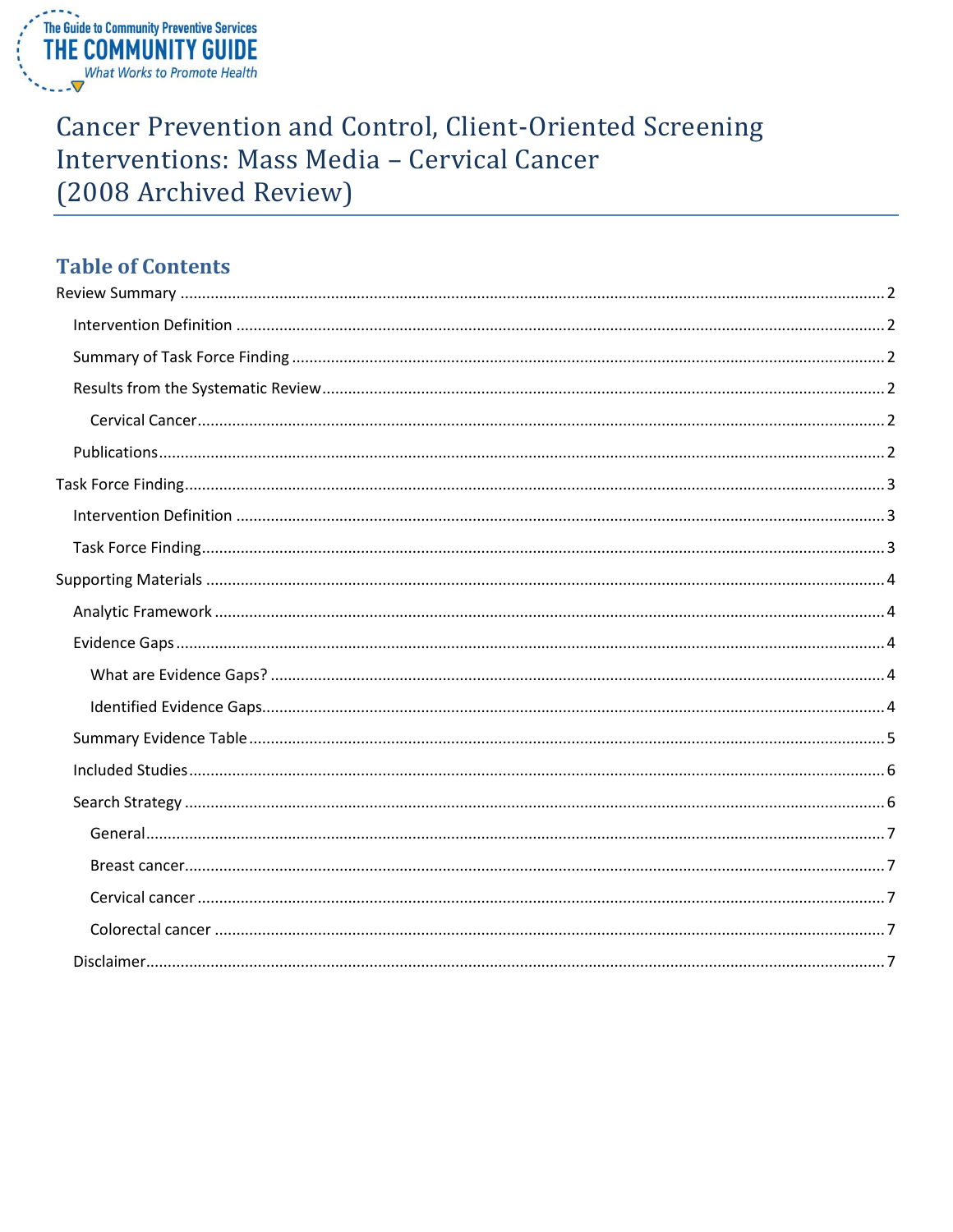

# **Review Summary**

### <span id="page-1-1"></span><span id="page-1-0"></span>**Intervention Definition**

Mass media, including television, radio, newspaper, magazines, and billboards, can educate and motivate people to be screened for cancer. These sources can be used alone or in combination with other approaches, such as client reminders. The cancer screening review assessed the effectiveness of mass media when used alone.

### <span id="page-1-2"></span>**Summary of Task Force Finding**

The Community Preventive Services Task Force finds insufficient evidence to determine the effectiveness of mass media when used alone in increasing screening rates for cervical cancer because the qualifying studies reported positive findings but had some methodological limitations.

The Task Force has related findings for mass media specific to the following:

- **•** [Breast cancer](/sites/default/files/Cancer-Screening-Client-Mass-Media-Archive-Breast.pdf) (insufficient evidence)
- [Colorectal cancers](/sites/default/files/Cancer-Screening-Client-Mass-Media-Archive-Colorectal.pdf) (insufficient evidence)

### <span id="page-1-3"></span>**Results from the Systematic Review**

#### <span id="page-1-4"></span>**Cervical Cancer**

The evidence was insufficient to determine effectiveness because only two studies of adequate quality were found.

These findings were based on a systematic review of all available studies, conducted on behalf of the Task Force by a team of specialists in systematic review methods, and in research, practice and policy related to cancer prevention and control.

### <span id="page-1-5"></span>**Publications**

Baron RC, Rimer BK, Breslow RA, et al. [Client-directed interventions to increase community demand for breast, cervical,](http://www.thecommunityguide.org/cancer/screening/client-oriented/Cancer2008_ClientDirected_Demand.pdf)  [and colorectal cancer screening: a systematic review](http://www.thecommunityguide.org/cancer/screening/client-oriented/Cancer2008_ClientDirected_Demand.pdf) [www.thecommunityguide.org/cancer/screening/clientoriented/Cancer2008\_ClientDirected\_Demand.pdf]. *Am J Prev Med* 2008;35(1S): S34-55.

Task Force on Community Preventive Services. Recommendations for client- [and provider-directed interventions to](http://www.thecommunityguide.org/cancer/screening/client-oriented/Cancer2008_TaskForceRecs.pdf)  [increase breast, cervical, and colorectal cancer screening](http://www.thecommunityguide.org/cancer/screening/client-oriented/Cancer2008_TaskForceRecs.pdf) [www.thecommunityguide.org/cancer/screening/clientoriented/Cancer2008\_TaskForceRecs.pdf]. *Am J Prev Med* 2008;35(1S): S21-5.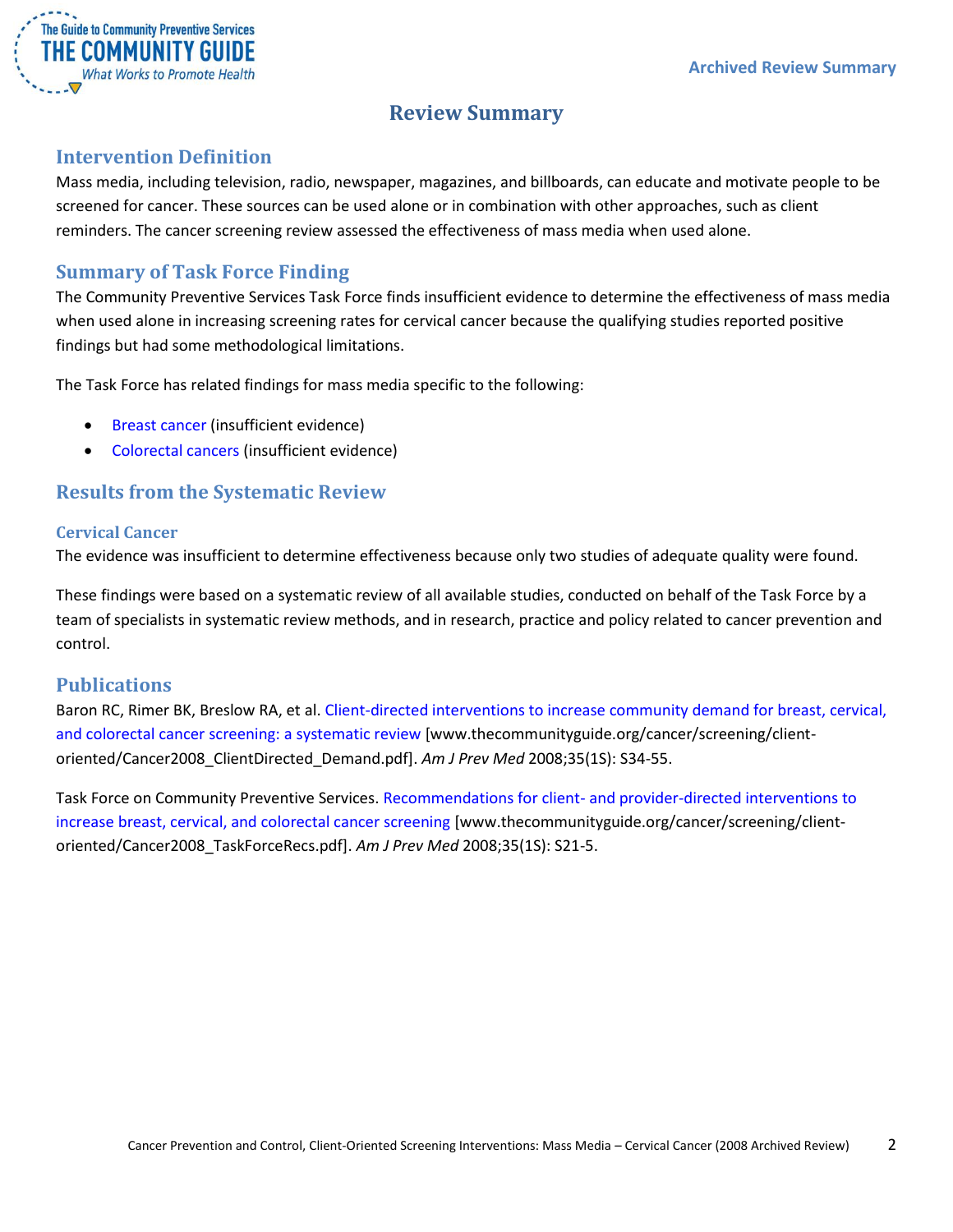

#### **Archived Task Force Finding**

<span id="page-2-0"></span>*The following Task Force finding and supporting materials are for mass media interventions to increase breast, cervical, and colorectal cancer screening.*

# **Task Force Finding**

#### <span id="page-2-1"></span>**Intervention Definition**

Mass media—including television, radio, newspapers, magazines, and billboards—are used to communicate educational and motivational information in community or larger scale intervention campaigns.

### <span id="page-2-2"></span>**Task Force Finding (July 2008)\***

A review of available scientific evidence identified only two qualifying studies evaluating the use of mass media alone to promote cervical cancer screening. No studies were found evaluating its use to promote breast or colorectal cancer screening. The qualifying studies reported positive findings but had some methodological limitations. Therefore, evidence is insufficient to determine the effectiveness of mass media alone in increasing screening for breast, cervical, or colorectal cancer.

\*From the following publication:

Task Force on Community Preventive Services. Recommendations for client- [and provider-directed interventions to](http://www.thecommunityguide.org/cancer/screening/client-oriented/Cancer2008_TaskForceRecs.pdf)  [increase breast, cervical, and colorectal cancer screening](http://www.thecommunityguide.org/cancer/screening/client-oriented/Cancer2008_TaskForceRecs.pdf) [www.thecommunityguide.org/cancer/screening/clientoriented/Cancer2008\_TaskForceRecs.pdf]. *Am J Prev Med* 2008;35(1S): S21-5.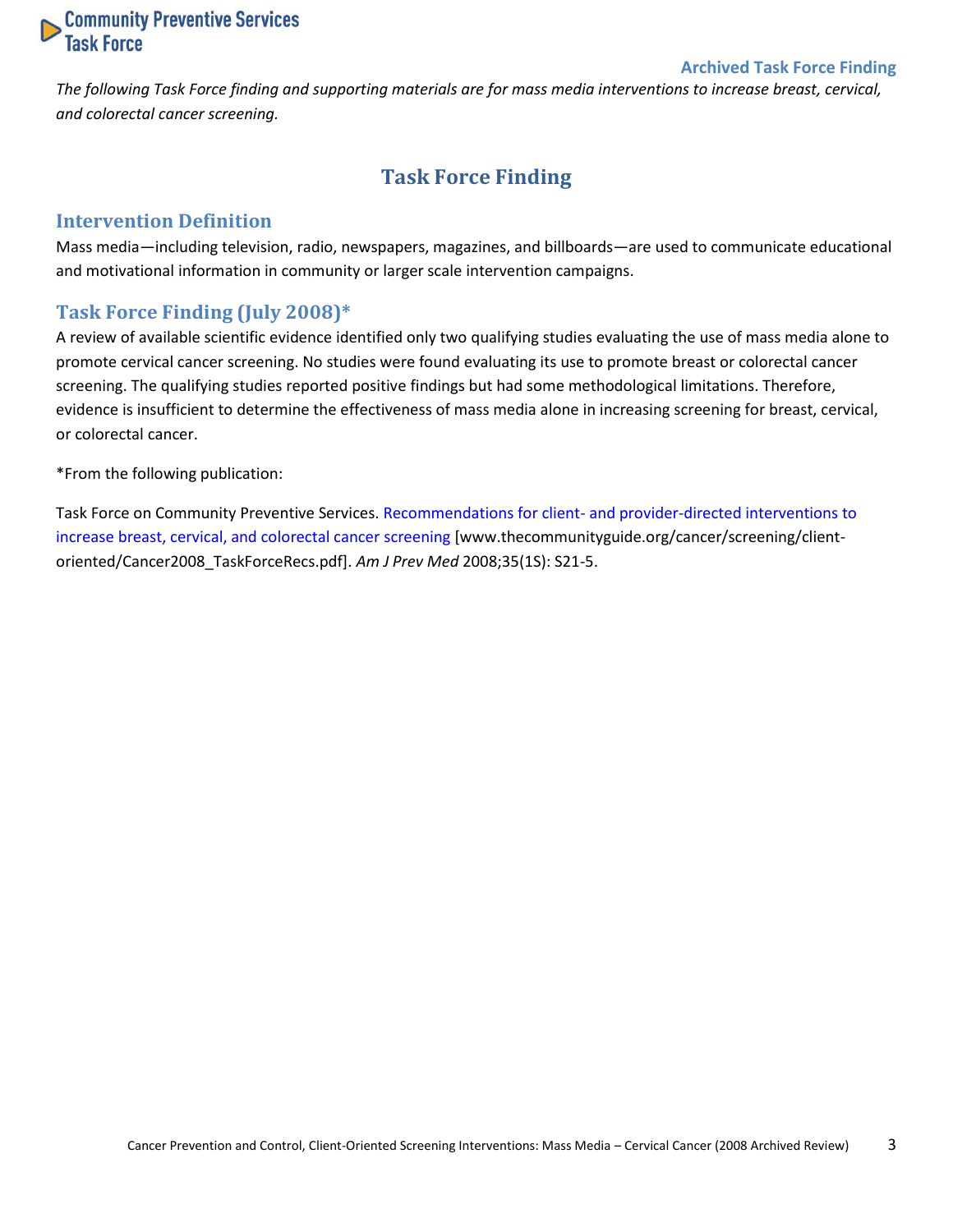

# **Supporting Materials**

### <span id="page-3-1"></span><span id="page-3-0"></span>**Analytic Framework**

See Figure 1 on page S36 of Baron RC, Rimer BK, Breslow RA, et al. [Client-directed interventions to increase community](http://www.thecommunityguide.org/cancer/screening/client-oriented/Cancer2008_ClientDirected_Demand.pdf)  [demand for breast, cervical, and colorectal cancer screening: a systematic review](http://www.thecommunityguide.org/cancer/screening/client-oriented/Cancer2008_ClientDirected_Demand.pdf) [www.thecommunityguide.org/cancer/screening/client-oriented/Cancer2008\_ClientDirected\_Demand.pdf]. *Am J Prev Med* 2008;35(1S): S34-55.

# <span id="page-3-2"></span>**Evidence Gaps**

### <span id="page-3-3"></span>**What are Evidence Gaps?**

Each Community Preventive Services Task Force (Task Force) review identifies critical evidence gaps—areas where information is lacking. Evidence gaps can exist whether or not a recommendation is made. In cases when the Task Force finds insufficient evidence to determine whether an intervention strategy works, evidence gaps encourage researchers and program evaluators to conduct more effectiveness studies. When the Task Force recommends an intervention, evidence gaps highlight missing information that would help users determine if the intervention could meet their particular needs. For example, evidence may be needed to determine where the intervention will work, with which populations, how much it will cost to implement, whether it will provide adequate return on investment, or how users should structure or deliver the intervention to ensure effectiveness. Finally, evidence may be missing for outcomes different from those on which the Task Force recommendation is based.

### <span id="page-3-4"></span>**Identified Evidence Gaps**

#### *General:*

- Are these interventions potentially effective in increasing screening of these cancer sites?
- Are some incentives (e.g., ones of greater cash value or of greater appeal) more effective than others?
- Do these interventions result in other positive or negative changes in healthcare services (e.g., blood pressure monitoring or adult immunization) or health behaviors (e.g., smoking or physical activity)?
- Could incentives become a barrier to developing routine recommended screening practices or reducing patient autonomy in decision making?

#### *Mass Media*

Given the inherent expense of mass media interventions and costs already expended in efforts to answer remaining questions, it may be prudent to seek answers in lessons gleaned from studies of other health topics. What separate effects, if any, do mass media and other major components contribute to overall effectiveness of multicomponent media approaches to increase screening for breast, cervical, and colorectal cancers?

- What are the minimal and optimal component duration, dose, and intensity requirements for these approaches to be effective?
- Does effectiveness differ by mass media channel (e.g., TV, radio, billboard) for a given population or setting?
- What combinations of mass media and other interventions are optimal to increase a given cancer screening behavior or to reach particular target groups, such as low-income, ethnic, or minority populations?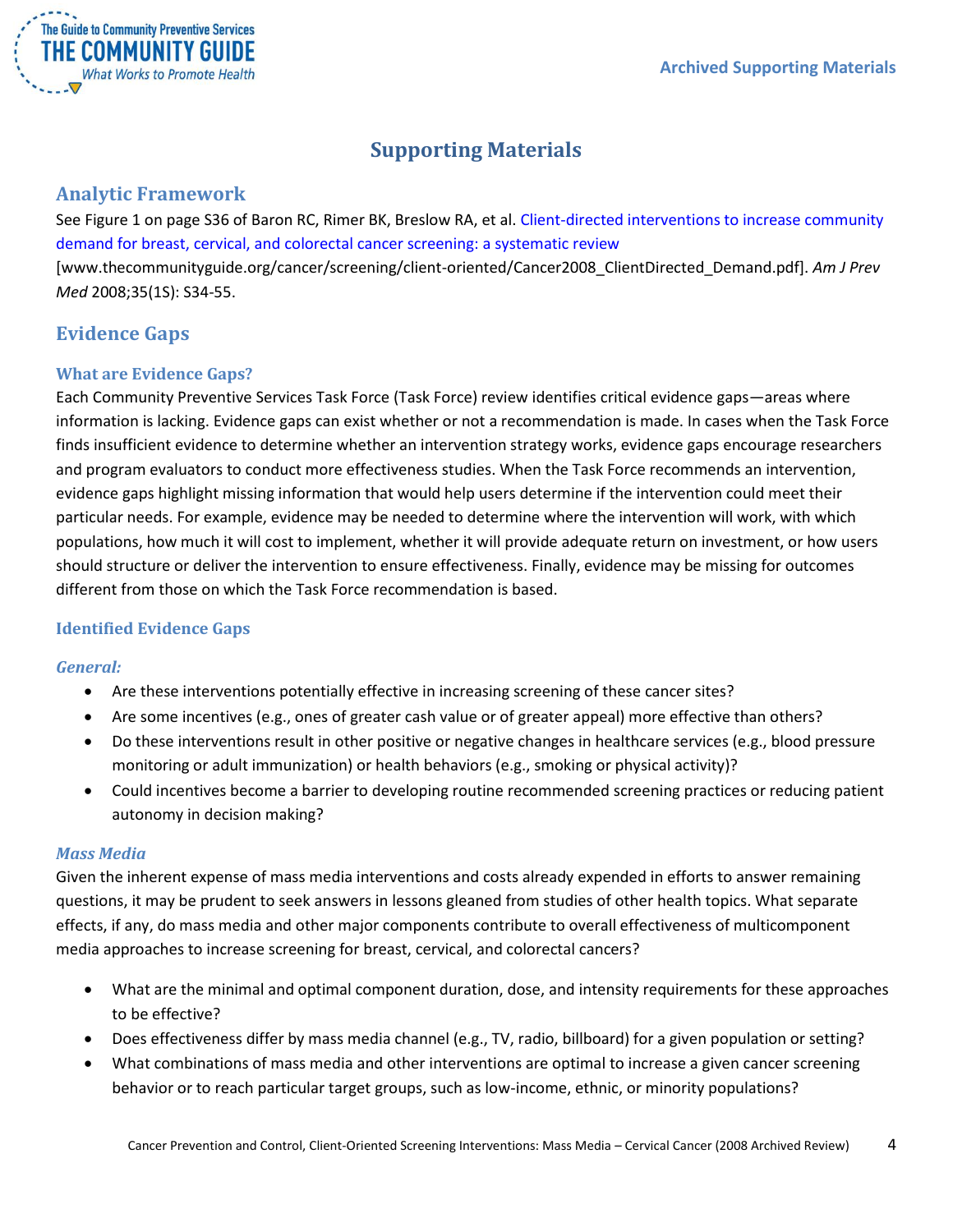

**Archived Supporting Materials**

# <span id="page-4-0"></span>**Summary Evidence Table**

| <b>Study</b>                                                                                        | Location<br>Intervention<br>Comparison                                                                                         | <b>Study population</b><br>description<br>Sample size                                                         | <b>Effect measure</b>                                    | <b>Reported baseline</b> | <b>Reported effect</b>                      | Follow-up time |
|-----------------------------------------------------------------------------------------------------|--------------------------------------------------------------------------------------------------------------------------------|---------------------------------------------------------------------------------------------------------------|----------------------------------------------------------|--------------------------|---------------------------------------------|----------------|
| Author (year):                                                                                      | <b>Location: New</b>                                                                                                           | <b>Study Population:</b>                                                                                      | Relative change for                                      | Country<br>Rural         | Relative change 1                           | 3 mos          |
| <b>Byles (1994)</b>                                                                                 | South Wales,<br>Australia;                                                                                                     | Women aged 18-70<br>residing in postal<br>regions in rural                                                    | 1 vs. 2 (for women<br>with no record of<br>Pap in 3 yrs) | towns<br>centers         | vs. 2<br>Country towns:<br>20.4% (p>.05)    |                |
| Study Period: 1989                                                                                  | 1. TV campaign<br>only (30 second ad<br>12 times over 3                                                                        | locality, country<br>town, major rural<br>center.                                                             |                                                          | Intervention             | <b>Rural Center:</b><br>47.6% (p<.05)       |                |
| <b>Design Suitability:</b><br>Greatest                                                              | days at peak<br>viewing time)<br>versus                                                                                        | Here reported effect<br>in women who                                                                          |                                                          | 46.9%<br>72.7%           |                                             |                |
| <b>Study Design:</b>                                                                                |                                                                                                                                | reported not having<br>had a Pap test in                                                                      |                                                          | Comparison               |                                             |                |
| Group non-<br>randomized trial                                                                      | 2. Usual care                                                                                                                  | the past 3 years.                                                                                             |                                                          | 66.9%<br>75.8%           |                                             |                |
| Quality of<br><b>Execution:</b>                                                                     |                                                                                                                                | Sample size:<br>intervention                                                                                  |                                                          |                          |                                             |                |
| Fair                                                                                                |                                                                                                                                | comparison<br>n<br>n                                                                                          |                                                          |                          |                                             |                |
| <b>Outcome</b><br><b>Measurement:</b><br>Completed cervical<br>cancer screening<br>(based on Health |                                                                                                                                | Country town<br>1542<br>1004                                                                                  |                                                          |                          |                                             |                |
| Insurance<br>Commission claims)                                                                     |                                                                                                                                | Rural center<br>2780<br>2292                                                                                  |                                                          |                          |                                             |                |
| Author (year):<br>Howe (2002)                                                                       | Location:<br>Lancashire and                                                                                                    | <b>Study Population:</b>                                                                                      | Relative change in<br>number of Pap tests                | <b>NA</b>                | Relative Change: 1<br>vs. $2 = 21.3\%$ (NR) | 2 mos          |
| Study Period: 2001                                                                                  | <b>Greater Manchester</b><br>zones, UK                                                                                         | Women age > 25<br>whose previous Pap<br>test was performed<br>in a community<br>setting and was               | performed                                                |                          |                                             |                |
| <b>Design Suitability:</b><br>Least                                                                 | 1. TV soap opera<br>story line about a<br>woman diagnosed<br>with cervical cancer<br>(aired 25 April - 17<br>June 2001) versus | normal, and who<br>were eligible for<br>cervical cancer<br>screening in one of<br>nine Health<br>Authorities. |                                                          |                          |                                             |                |
| <b>Study Design:</b><br>Before/After                                                                |                                                                                                                                |                                                                                                               |                                                          |                          |                                             |                |
|                                                                                                     | 2. Pre-intervention<br>records for                                                                                             | Sample size: not<br>reported (show has                                                                        |                                                          |                          |                                             |                |

Cancer Prevention and Control, Client-Oriented Screening Interventions: Mass Media – Cervical Cancer (2008 Archived Review) 5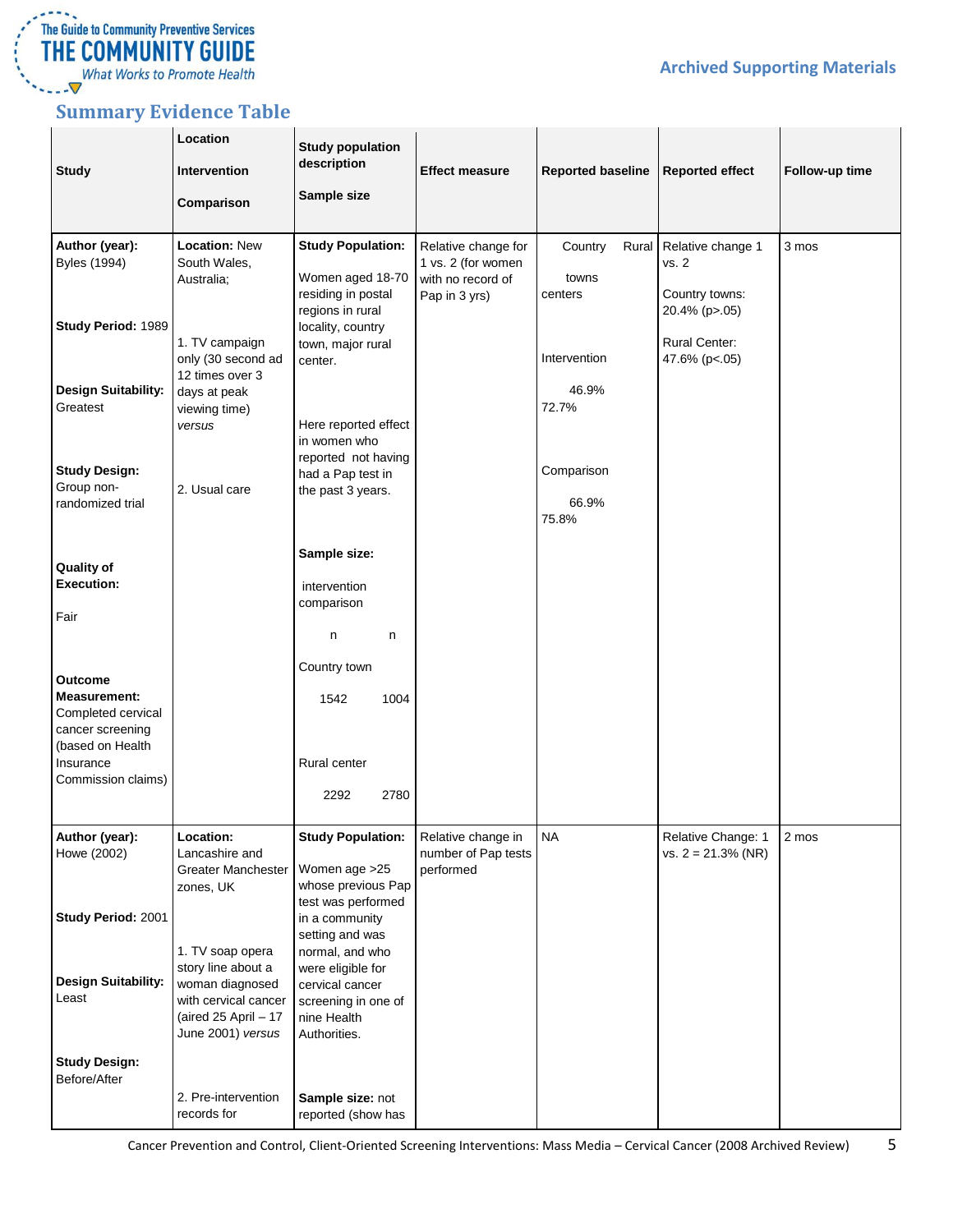

| <b>Study</b>                                                                                                                      | Location<br>Intervention<br>Comparison | <b>Study population</b><br>description<br>Sample size | <b>Effect measure</b> | <b>Reported baseline</b> | <b>Reported effect</b> | Follow-up time |
|-----------------------------------------------------------------------------------------------------------------------------------|----------------------------------------|-------------------------------------------------------|-----------------------|--------------------------|------------------------|----------------|
| <b>Quality of</b><br><b>Execution:</b><br>Fair                                                                                    | comparison                             | $\sim$ 13 million<br>viewers)                         |                       |                          |                        |                |
| Outcome<br><b>Measurement:</b><br>Number of Pap<br>tests done (based<br>on data from<br>cervical screening<br>registry databases) |                                        |                                                       |                       |                          |                        |                |

### <span id="page-5-0"></span>**Included Studies**

Byles J, Sanson-Fisher R, Redmon S. Effectiveness of three community based strategies to promote screening for cervical cancer. *J Med Screen* 1994;1:150–8.

Howe A, Owen-Smith V, Richardson J. The impact of a television soap opera on the NHS Cervical Screening Programme in the North West of England. *J Public Health Med* 2002;24:299–304.

### <span id="page-5-1"></span>**Search Strategy**

*The following outlines the search strategy used for reviews of these interventions to increase breast, cervical, and colorectal cancer screening: Client Reminders (archived); Client Incentives (archived); Mass Media Targeting Clients (archived); Small Media Targeting Clients; Group Education for Clients (archived); One-on-One Education for Clients (archived); Reducing Structural Barriers for Clients (archived); Reducing Client Out-of-Pocket Costs (archived); Provider Assessment and Feedback (archived); Provider Incentives (archived).*

To establish the evidence base the team searched five computerized databases from the earliest entries in each through November 2004: MEDLINE, database of the National Library of Medicine (from 1966); the Cumulative Index to Nursing and Allied Health database (CINAHL, from 1982); the Chronic Disease Prevention database (CDP, Cancer Prevention and Control subfield, from 1988); PsycINFO (from 1967); and the Cochrane Library databases. Medical subject headings (MeSH) searched (including all subheadings) are shown below. The team also scanned bibliographies from key articles and solicited other citations from other team members and subject-matter experts. Conference abstracts were not included because, according to Community Guide criteria, they generally do not provide enough information to assess study validity and to address the research questions.

The search identified over 9000 citations whose titles and abstracts were screened for potential relevance to interventions and outcomes of interest; of these, 580 articles were retrieved for full-text review.